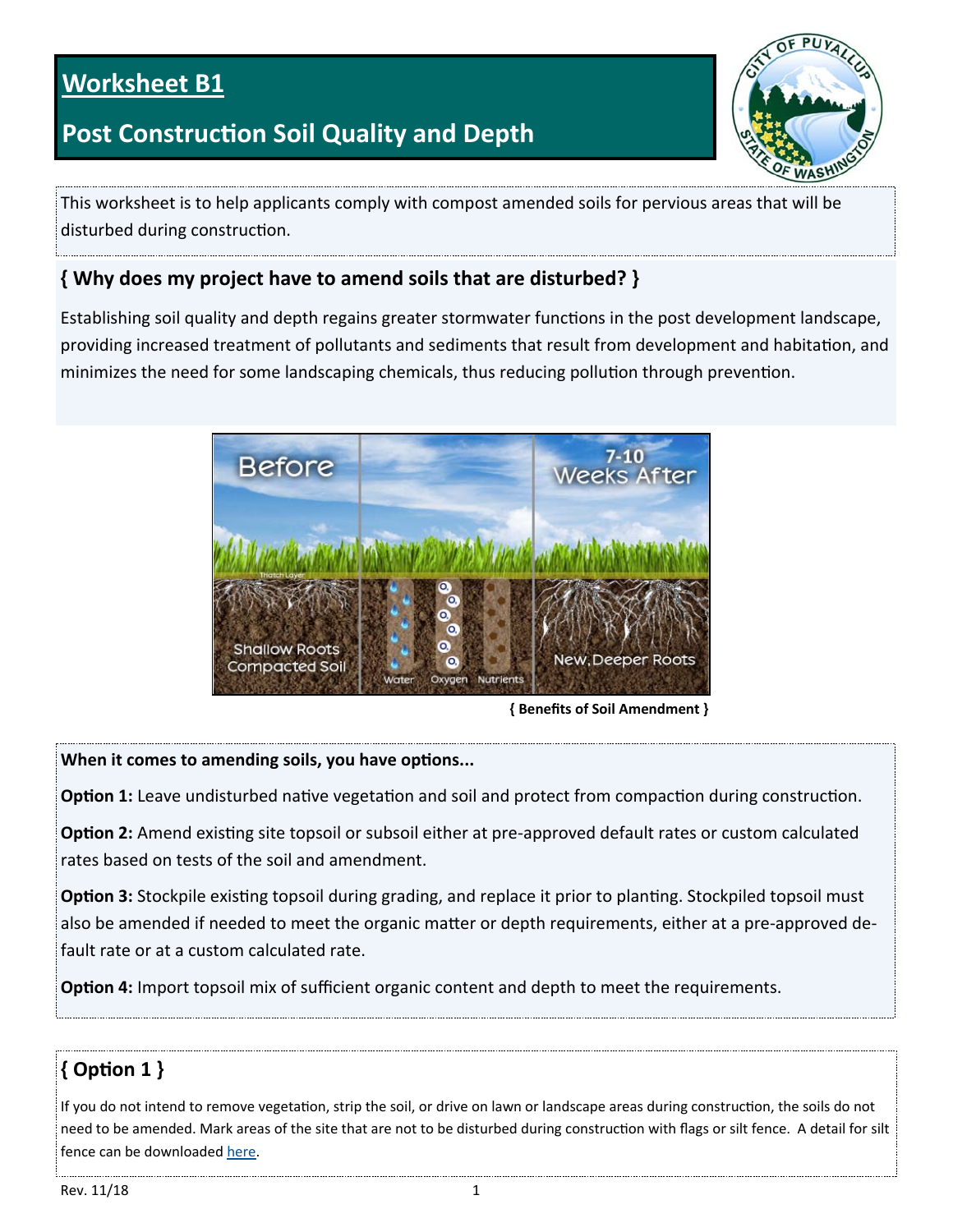## **Worksheet B1**

## **Post Construction Soil Quality and Depth**



## **{ OpƟons 2 & 3}**

Scarify or till soil to 8 inches depth or depth needed to achieve a total depth of 12 inches of uncompacted soil after soil amendment is added. Entire surface of soil to be amended must be scarified. Do not scarify within drip line of existing trees to remain.

If stockpiling, cover soil with weed barrier material that sheds moisture yet allows air flow. Follow erosion and sediment control plan for stabilizing unworked soils. Replace stockpiled topsoil prior to planting.

| <b>Planting Beds:</b><br>Rake beds to smooth and remove surface rocks larger than<br>$\bullet$<br>2 inches diameter<br>Mulch planting beds with 2 inches of organic mulch<br>$\bullet$                                                                          | <b>Turf Areas:</b><br>Water or roll to compact to 85% of maximum dry density<br>$\bullet$<br>Rake to level and remove surface woody debris and rocks<br>$\bullet$<br>larger than 1 inch diameter                                             |  |  |  |
|-----------------------------------------------------------------------------------------------------------------------------------------------------------------------------------------------------------------------------------------------------------------|----------------------------------------------------------------------------------------------------------------------------------------------------------------------------------------------------------------------------------------------|--|--|--|
| If Using Pre-Approved Soil Amendment Rates                                                                                                                                                                                                                      |                                                                                                                                                                                                                                              |  |  |  |
| <b>Planting Beds:</b>                                                                                                                                                                                                                                           | <b>Turf Areas:</b>                                                                                                                                                                                                                           |  |  |  |
| Place 3 in of composted material and rototill into 5 in of<br>replaced soil (a total amended depth of 9.5 in, for a settled<br>depth of 8 in) Use conversion calculation below to deter-<br>mine the amount of material to purchase<br><b>Compost Material:</b> | Place 1.75 in of composted material and rototill into 6.25 in<br>٠<br>of replaced soil (a total amended depth of 9.5 in, for a<br>settled depth of 8 in) Use conversion calculation below to<br>determine the amount of material to purchase |  |  |  |
| SF disturbed planting area x 0.00926 conversion                                                                                                                                                                                                                 | <b>Compost Material:</b>                                                                                                                                                                                                                     |  |  |  |
| factor = ________________ CY compost material required<br>Mulch:                                                                                                                                                                                                | SF disturbed planting area x 0.00540 conversion<br>factor = ________________ CY compost material required                                                                                                                                    |  |  |  |
| SF disturbed planting area x 0.00617 conversion<br>factor = _______________ CY mulch required                                                                                                                                                                   |                                                                                                                                                                                                                                              |  |  |  |
| If Using Custom Soil Amendment Rates                                                                                                                                                                                                                            |                                                                                                                                                                                                                                              |  |  |  |

#### **Planting Beds:**  Place calculated amount of compost material or approved organic material and rototill into depth of replaced soil needed to achieve 8 inches or settled soil at 10% organic content Attach laboratory results to this worksheet showing bulk density, percent organic matter, moisture content, C:N ratio, and a heavy metals analysis to support custom amendment rate and scarification depth **Turf Areas:**  Place calculated amount of compost material or approved organic material and rototill into depth of replaced soil needed to achieve 8 inches or settled soil at 5% organic content • Attach laboratory results to this worksheet showing bulk density, percent organic matter, moisture content, C:N ratio, and a heavy metals analysis to support custom amendment rate and scarification depth